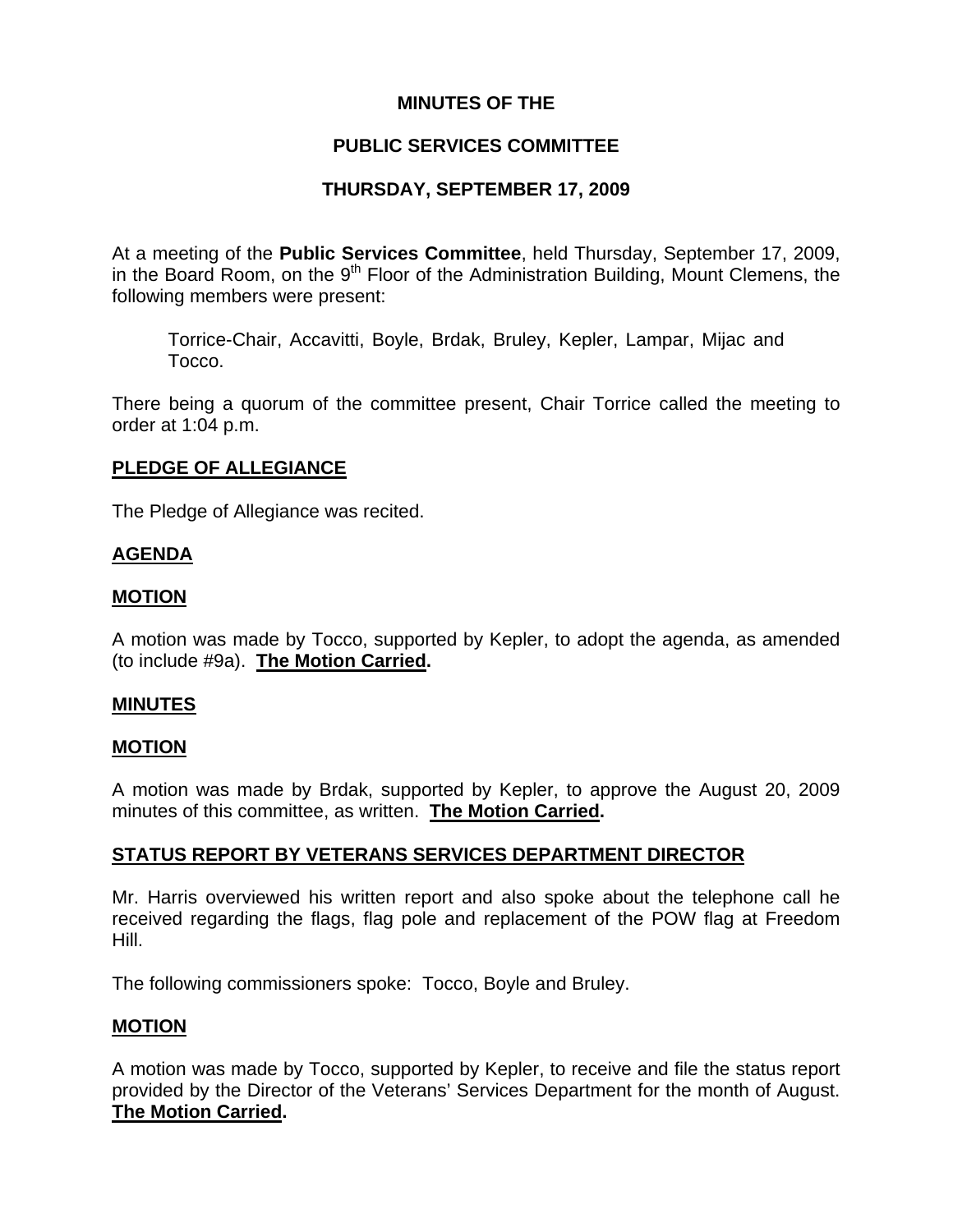#### **STATUS REPORT BY MACOMB COUNTY DEPARTMENT OF HUMAN SERVICES**

Chair Torrice indicated that Mr. Gonzales and Ms. Andrzejak were in Lansing, but provided a written report.

#### **MOTION**

A motion was made by Mijac, supported by Kepler, to receive and file the Caseload Trend Report submitted by the Department of Human Services. **The Motion Carried.** 

#### **AUTHORIZE COMMUNITY SERVICES AGENCY TO RECEIVE COMMUNITY DEVELOPMENT BLOCK GRANT FUNDS FROM CLINTON TOWNSHIP TO SUPPORT CONTINUUM OF CARE COORDINATOR**

#### **COMMITTEE RECOMMENDATION – MOTION**

A MOTION WAS MADE BY TOCCO, SUPPORTED BY ACCAVITTI, TO RECOMMEND THAT THE BOARD OF COMMISSIONERS AUTHORIZE THE COMMUNITY SERVICES AGENCY TO RECEIVE COMMUNITY DEVELOPMENT BLOCK GRANT FUNDS FROM CLINTON TOWNSHIP IN THE AMOUNT OF \$1,000 TO SUPPORT THE CONTINUUM OF CARE COORDINATOR.

The following commissioner spoke: Bruley.

Chair Torrice called for a vote on the motion and **THE MOTION CARRIED.** 

#### **AUTHORIZE COMMUNITY SERVICES AGENCY TO RECEIVE COMMUNITY DEVELOPMENT BLOCK GRANT FUNDS FROM CITY OF WARREN FOR SENIOR CHORE PROGRAM**

### **COMMITTEE RECOMMENDATION – MOTION**

A MOTION WAS MADE BY TOCCO, SUPPORTED BY MIJAC, TO RECOMMEND THAT THE BOARD OF COMMISSIONERS AUTHORIZE THE COMMUNITY SERVICES AGENCY TO RECEIVE COMMUNITY DEVELOPMENT BLOCK GRANT FUNDS FROM THE CITY OF WARREN IN THE AMOUNT OF \$51,000 FOR THE SENIOR CHORE PROGRAM. **THE MOTION CARRIED.** 

#### **AUTHORIZE COMMUNITY SERVICES AGENCY TO RECEIVE COMMUNITY DEVELOPMENT BLOCK GRANT FUNDS FROM CLINTON TOWNSHIP FOR SENIOR CHORE PROGRAM**

### **COMMITTEE RECOMMENDATION – MOTION**

A MOTION WAS MADE BY BRULEY, SUPPORTED BY TOCCO, TO RECOMMEND THAT THE BOARD OF COMMISSIONERS AUTHORIZE THE COMMUNITY SERVICES AGENCY TO RECEIVE COMMUNITY DEVELOPMENT BLOCK GRANT FUNDS FROM CLINTON TOWNSHIP IN THE AMOUNT OF \$14,000 FOR THE SENIOR CHORE PROGRAM. **THE MOTION CARRIED.**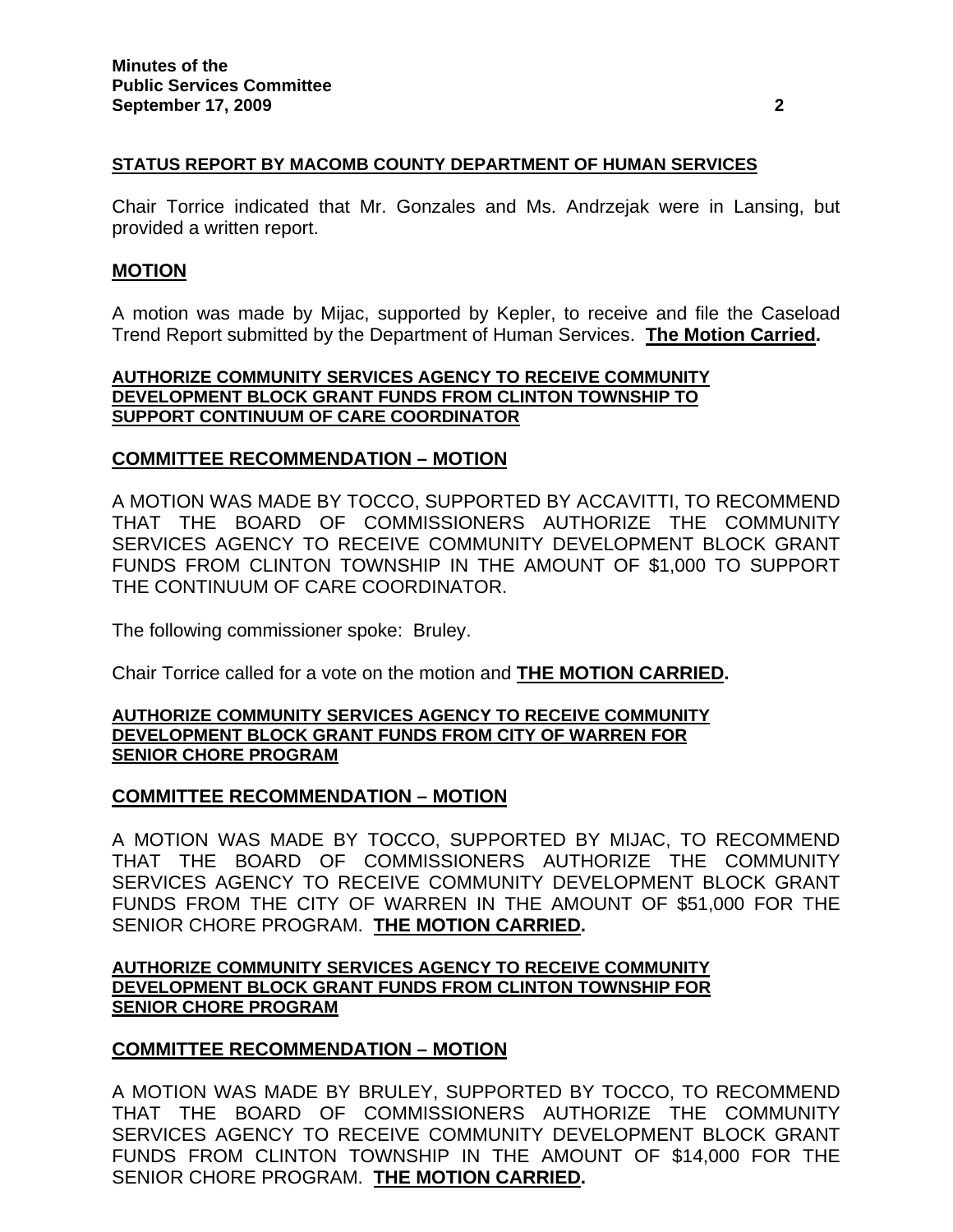# **AUTHORIZE COMMUNITY SERVICES AGENCY TO RECEIVE AMERICAN RECOVERY AND READJUSTMENT AND ASSISTANCE FUNDS FOR SENIOR CITIZENS NUTRITION PROGRAM**

## **COMMITTEE RECOMMENDATION – MOTION**

A MOTION WAS MADE BY BRULEY, SUPPORTED BY TOCCO, TO RECOMMEND THAT THE BOARD OF COMMISSIONERS AUTHORIZE THE COMMUNITY SERVICES AGENCY TO RECEIVE AMERICAN RECOVERY AND READJUSTMENT AND ASSISTANCE (ARRA) FUNDS TO OPERATE THE SENIOR CITIZENS NUTRITION PROGRAM FOR FISCAL YEAR 2009-10. **THE MOTION CARRIED.** 

# **AUTHORIZE COMMUNITY SERVICES AGENCY TO RECEIVE FUNDS TO PROVIDE HOME ENERGY CRISIS ASSISTANCE FOR LOW-INCOME FAMILIES**

## **COMMITTEE RECOMMENDATION – MOTION**

A MOTION WAS MADE BY BRULEY, SUPPORTED BY TOCCO, TO RECOMMEND THAT THE BOARD OF COMMISSIONERS AUTHORIZE THE COMMUNITY SERVICES AGENCY TO RECEIVE \$18,863 TO PROVIDE HOME ENERGY CRISIS ASSISTANCE FOR LOW-INCOME FAMILIES. **THE MOTION CARRIED.** 

# **REPORT FROM COMMUNITY SERVICES AGENCY DIRECTOR**

Mr. Taylor provided an update on the Senior Citizens Nutrition Program 2010 funding and spoke about the Weatherization Program and a pre-bid conference being held at the VerKuilen Building.

The following commissioner spoke: Brdak.

### **MOTION**

A motion was made by Tocco, supported by Kepler, to receive and file the status report provided by the Community Services Agency Director. **The Motion Carried.** 

### **ADOPT RESOLUTION IN SUPPORT OF THE ARMY COMMUNITY COVENANT (OFFERED BY CHAIR ON BEHALF OF BOARD)**

### **COMMITTEE RECOMMENDATION – MOTION**

A MOTION WAS MADE BY BRULEY, SUPPORTED BY MIJAC, TO RECOMMEND THAT THE BOARD OF COMMISSIONERS ADOPT A RESOLUTION IN SUPPORT OF THE ARMY COMMUNITY COVENANT. **THE MOTION CARRIED.**